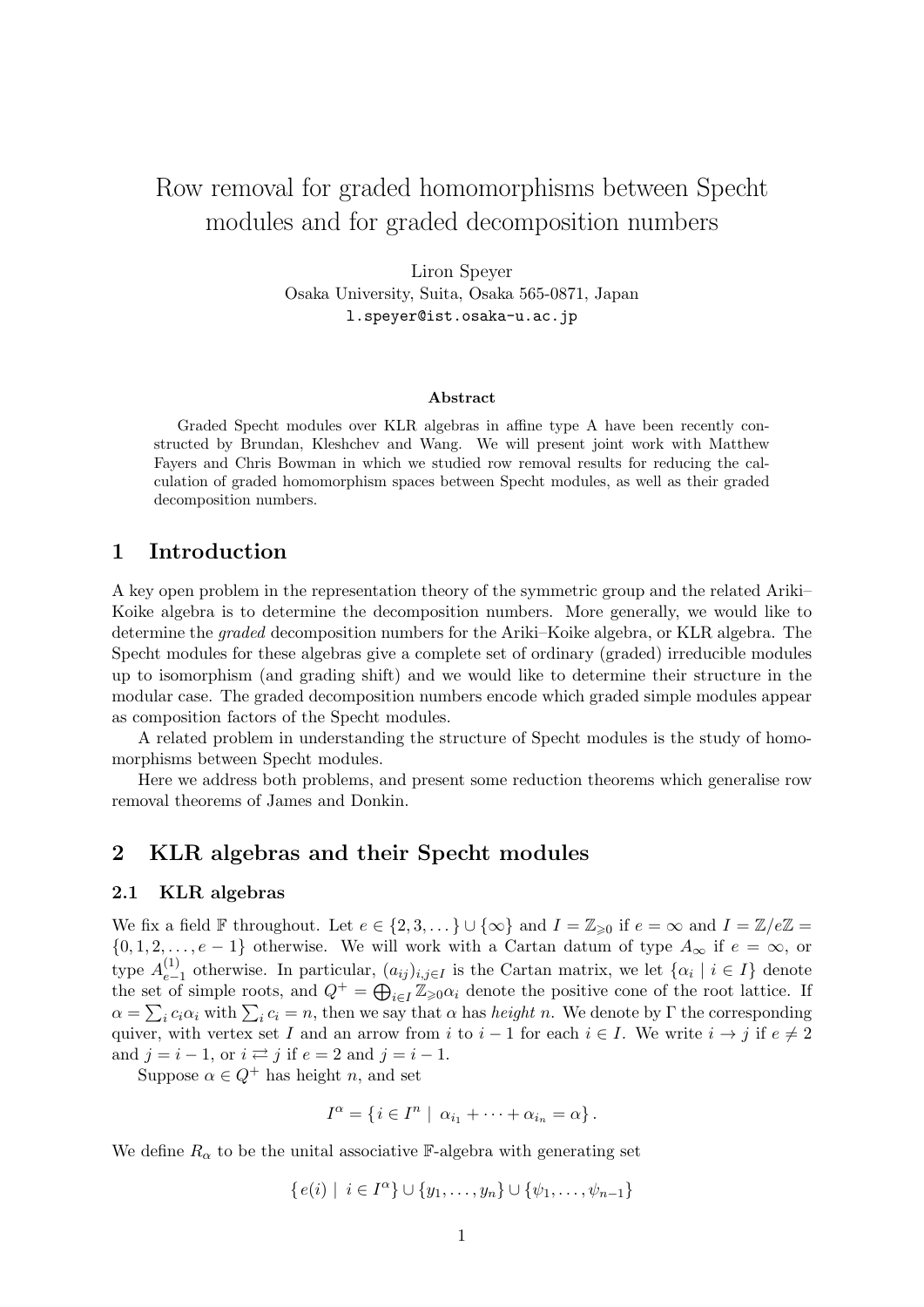<span id="page-1-0"></span>and relations

$$
e(i)e(j) = \delta_{i,j}e(i);
$$
  
\n
$$
\sum_{i \in I^{\alpha}} e(i) = 1;
$$
  
\n
$$
y_r e(i) = e(i)y_r;
$$
  
\n
$$
\psi_r e(i) = e(s_r i)\psi_r;
$$
  
\n
$$
y_r y_s = y_s y_r;
$$
  
\n
$$
\psi_r y_s = y_s \psi_r
$$
  
\nif  $s \neq r, r + 1;$   
\n
$$
\psi_r \psi_s = \psi_s \psi_r
$$
  
\nif  $|r - s| > 1;$   
\n
$$
y_r \psi_r e(i) = (\psi_r y_{r+1} - \delta_{i_r, i_{r+1}}) e(i);
$$
  
\n
$$
y_{r+1} \psi_r e(i) = (\psi_r y_r + \delta_{i_r, i_{r+1}}) e(i);
$$
  
\nif  $i_r = i_{r+1},$   
\n
$$
\psi_r^2 e(i) = \begin{cases} 0 & \text{if } i_r = i_{r+1}, \\ e(i) & \text{if } i_{r+1} \neq i_r, i_r \pm 1, \\ (y_{r+1} - y_r) e(i) & \text{if } i_r \leftrightarrow i_{r+1}, \\ (y_{r+1} - y_r)(y_r - y_{r+1}) e(i) & \text{if } i_r \neq i_{r+1}; \\ (y_{r+1} \psi_r \psi_{r+1} + 1) e(i) & \text{if } i_{r+2} = i_r \to i_{r+1}, \\ (\psi_{r+1} \psi_r \psi_{r+1} - 1) e(i) & \text{if } i_{r+2} = i_r \leftarrow i_{r+1}, \\ (\psi_{r+1} \psi_r \psi_{r+1} + y_r - 2y_{r+1} + y_{r+2}) e(i) & \text{if } i_{r+2} = i_r \leftarrow i_{r+1}, \\ (\psi_{r+1} \psi_r \psi_{r+1}) e(i) & \text{otherwise}; \end{cases}
$$

for all admissible  $r, s, i, j$ .

The affine Khovanov–Lauda–Rouquier algebra or quiver Hecke algebra  $R_n$  is defined to be the direct sum  $\bigoplus_{\alpha} R_{\alpha}$ , where the sum is taken over all  $\alpha \in Q^+$  of height n.

The relations above immediately yield the following result.

**Lemma 2.1.** There is a Z-grading on the algebra  $R_{\alpha}$  such that for all admissible r and i,

$$
deg(e(i)) = 0
$$
,  $deg(y_r) = 2$ ,  $deg(\psi_r e(i)) = -a_{i_r i_{r+1}}$ .

Given  $\alpha \in Q^+$  and an *e-multicharge*  $\kappa = (\kappa_1, \ldots, \kappa_l) \in I^l$ , we define  $R^{\kappa}_{\alpha}$  to be the quotient of  $R_{\alpha}$  by the *cyclotomic relations* 

$$
y_1^{\langle \Lambda_\kappa, \alpha_{i_1} \rangle} e(i) = 0
$$
 for  $i \in I^\alpha$ .

The cyclotomic KLR algebra  $R_n^{\kappa}$  is then defined to be the sum  $\bigoplus_{\alpha} R_{\alpha}^{\kappa}$ . Here we sum over all  $\alpha \in Q^+$  of height n, though in fact only finitely many of the summands will be non-zero, so (even when  $e = \infty$ )  $R_n^{\kappa}$  is a unital algebra.

**Theorem 2.2** ([\[BK09\]](#page-9-0)). If  $e = \infty$ , or if  $\mathbb{F}$  contains a primitive eth root of unity, then  $R_n^{\kappa}$  is isomorphic to an Ariki–Koike algebra of level l, defined at an eth root of unity.

Similarly, if  $e = \text{char}(\mathbb{F})$ , then  $R_n^{\kappa}$  is isomorphic to a degenerate Ariki–Koike algebra; in particular, when  $l = 1$ ,  $R_n^{\kappa}$  is isomorphic to the group algebra  $\mathbb{F} \mathfrak{S}_n$ .

In particular, the Ariki–Koike algebras are non-trivially Z-graded.

### 2.2 Multipartitions and tableaux

**Definition 2.3.** A partition of n is a weakly decreasing sequence  $\lambda = (\lambda_1, \lambda_2, \dots)$  of nonnegative integers such that  $|\lambda| := \sum \lambda_i = n$ . We write  $\varnothing$  for the unique partition of 0.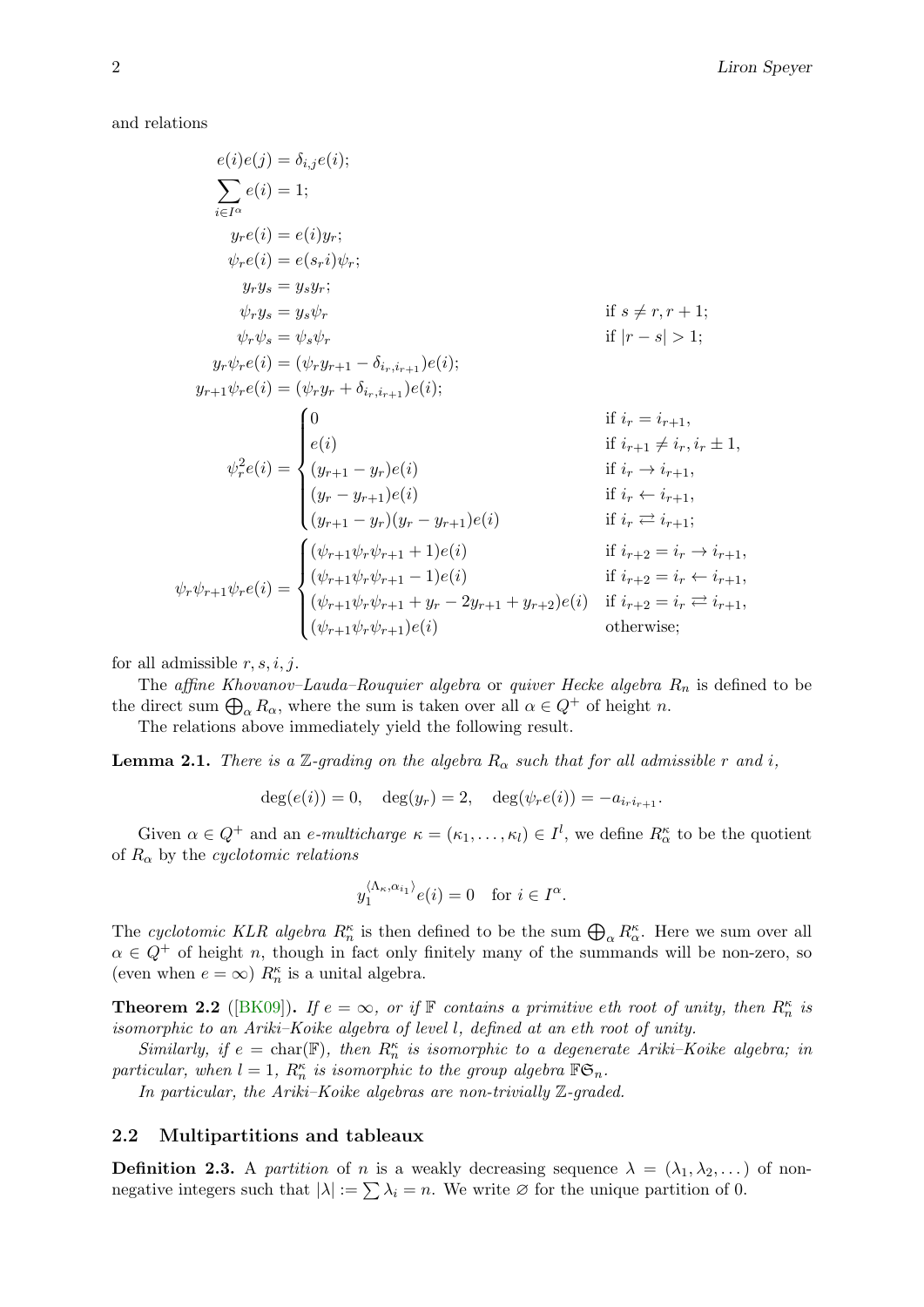<span id="page-2-0"></span>An *l*-multipartition of n is an *l*-tuple of partitions  $\lambda = (\lambda^{(1)}, \ldots, \lambda^{(l)})$  such that  $|\lambda| :=$  $\sum |\lambda^{(i)}| = n$ . We write  $\emptyset$  again for the unique *l*-multipartition of 0, and  $\mathscr{P}_n^l$  for the set of l-multipartitions of n.

For  $\lambda \in \mathscr{P}_n^l$ , the Young diagram  $[\lambda]$  is the set

$$
\{(r, c, m) \in \mathbb{Z}_{>0} \times \mathbb{Z}_{>0} \times \{1, \ldots, l\} \mid c \leqslant \lambda_r^{(m)}\}.
$$

For each component  $\lambda^{(m)}$  of  $\lambda$ , we depict  $[\lambda^{(m)}]$  using the English convention. The Young diagram  $[\lambda]$  is then depicted as a column vector of these Young diagrams.

A  $\lambda$ -tableau is a bijection  $T : [\lambda] \to \{1, \ldots, n\}$ , which we depict by drawing  $[\lambda]$  and filling each box with its image under T. A  $\lambda$ -tableau T is *standard* if entries increase from left to right along each row of the diagram, and down each column. We write  $Std(\lambda)$  for the set of standard  $\lambda$ -tableaux. In Std( $\lambda$ ), we have a distinguished tableau, which we denote by  $T^{\lambda}$ . This is the tableau obtained by writing entries  $1, \ldots, n$  into  $[\lambda]$  in order along rows from top to bottom.

**Example.** Let  $\lambda = ((3, 1), (2, 2)) \in \mathscr{P}_8^2$ . Then



and

$$
T^{\lambda} = \boxed{\frac{1}{4} \cdot \frac{2}{3}}
$$

$$
\boxed{\frac{5}{7} \cdot \frac{6}{8}}
$$

Another example of a standard tableau is

$$
T = \frac{1}{3} = \frac{5}{6}
$$
  

$$
\frac{2}{4} = \frac{7}{8}
$$

Now fix an e-multicharge  $\kappa = (\kappa_1, \ldots, \kappa_l) \in I^l$ . Then for  $\lambda \in \mathcal{P}_n^l$ , we define the *residue* of a node  $A = (r, c, m) \in [\lambda]$  to be res  $A = \kappa_m + c - r \mod e$ . If a node  $A \in [\lambda]$  has residue i, we call A an *i-node*. We may then obtain a residue sequence  $i(T)$  for any  $\lambda$ -tableau T by reading off residues of nodes in the order the entries of T, i.e.  $i(T) = (res T^{-1}(1), \ldots, res T^{-1}(n))$ . In the special case of the tableau  $T^{\lambda}$ , we write  $i^{\lambda} := i(T^{\lambda})$ .

Next, we recall from [\[BKW11\]](#page-9-1) the degree of a standard tableau. Suppose  $\lambda \in \mathscr{P}_n^l$ . We call an *i*-node of  $[\lambda]$  *removable* if we may remove it from  $[\lambda]$  and still leave a valid Young diagram for a multipartition. Similarly, a node not in  $[\lambda]$  is called *addable* if we may add it to  $[\lambda]$  to yield a valid Young diagram for a multipartition.

Suppose A is an *i*-node of  $\lambda$ . Set

 $d_A(\lambda) := \big|\{\text{addable } i\text{-nodes of } [\lambda] \text{ strictly below } A\}\big| - \big|\{\text{removable } i\text{-nodes of } [\lambda] \text{ strictly below } A\}\big|.$ 

For  $T \in \text{Std}(\lambda)$  we define the *degree* of T recursively, setting deg(T) := 0 when T is the unique  $\emptyset$ -tableau. If  $T \in \text{Std}(\lambda)$  with  $|\lambda| > 0$ , let  $A = T^{-1}(n)$ , let  $T_{\leq n}$  be the tableau obtained by removing this node and set

$$
\deg(\mathtt{T}) := d_{A}(\lambda) + \deg(\mathtt{T}_{\leq n}).
$$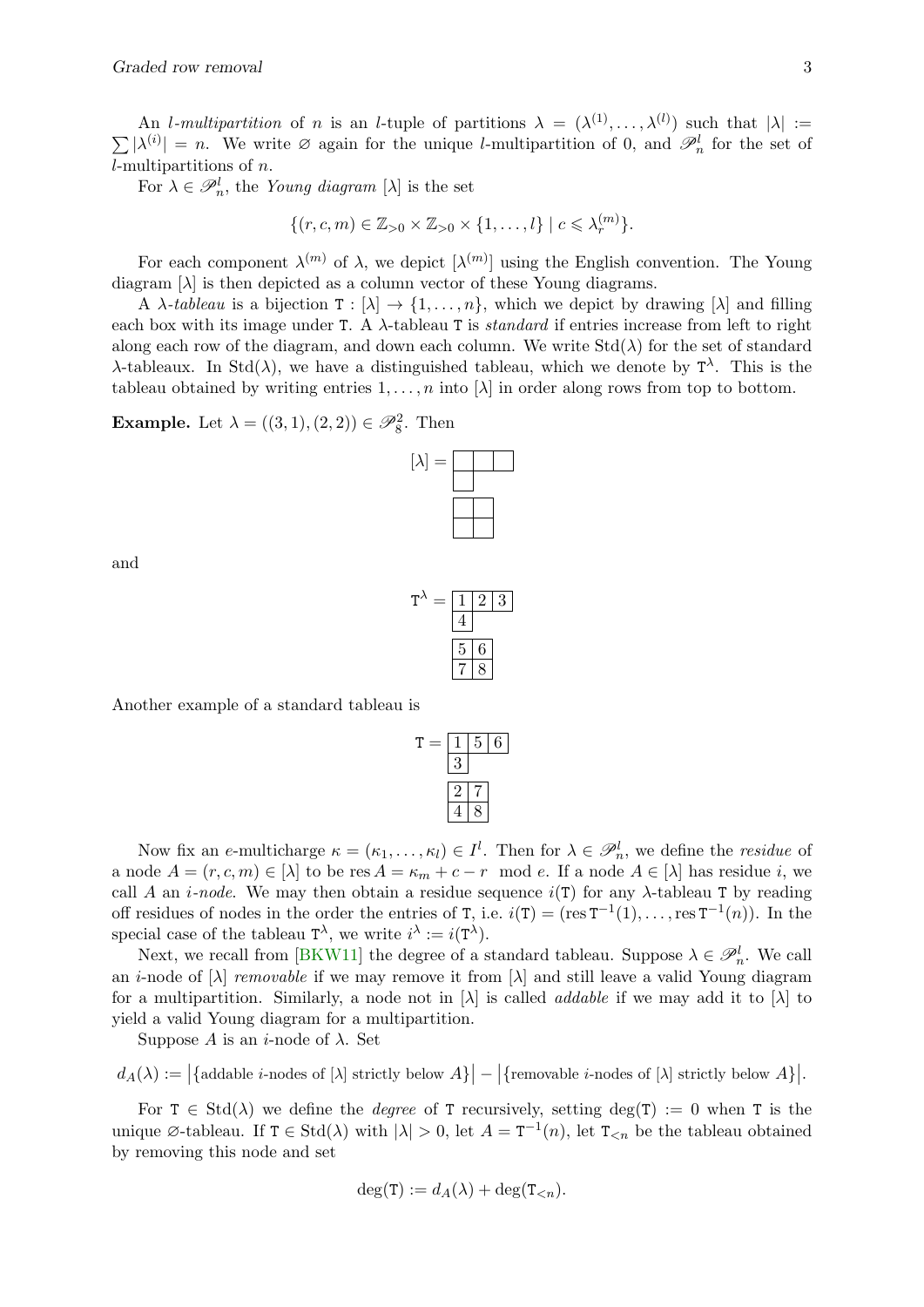<span id="page-3-0"></span>**Example.** Suppose  $e = 3$ ,  $\kappa = (1, 1)$  and T is the  $((2), (2, 1))$ -tableau

which has residue sequence  $i(T) = (1, 0, 1, 2, 2)$ . Letting  $A = T^{-1}(5) = (1, 2, 2)$ , we find that  $d_A(\lambda) = 1$ . Recursively one finds that for the tableau



we have  $\deg(T_{\leq 5}) = 2$ , so that  $\deg(T) = 3$ .

#### 2.3 Specht modules

We recall a presentation of Specht modules given in [\[KMR12\]](#page-9-2). Let  $\lambda \in \mathcal{P}_n^l$  and  $\kappa \in I^l$ . The graded Specht module  $S_{\kappa}^{\lambda}$  is the (left)  $R_n$ -module with cyclic generator  $z^{\lambda}$  of degree deg  $T^{\lambda}$ subject to the homogeneous relations

- 1.  $e(i)z^{\lambda} = \delta_{i,i^{\lambda}}z^{\lambda}$  for all  $i \in I^{n}$ ;
- 2.  $y_r z^{\lambda} = 0$  for all  $r = 1, 2, \ldots, n;$
- 3.  $\psi_r z^{\lambda} = 0$  for all  $r = 1, 2, ..., n-1$  such that  $r + 1$  appears to the right of r in  $T^{\lambda}$ ;
- 4. 'homogeneous Garnir relations'.

If the e-multicharge  $\kappa$  is clear, we may drop it from our notation and simply write  $S^{\lambda}$ .

Remark. The Specht module  $S^{\lambda}_{\kappa}$  for  $\lambda \in \mathcal{P}_n^l$  factors through the quotient map  $R_n \to R_n^{\kappa}$ . In other words, we may define  $S_{\kappa}^{\lambda}$  over  $R_{n}^{\kappa}$  by the same presentation above.

For any  $\lambda$ -tableau T, we define  $w^T \in \mathfrak{S}_n$  to be the permutation such that  $w^T T^{\lambda} = T$ . For each  $T \in \text{Std}(\lambda)$ , we fix a reduced expression  $w^T = s_{i_1} \dots s_{i_r}$ , and define  $\psi^T := \psi_{i_1} \dots \psi_{i_r}$ . Finally, we define  $v^T := \psi^T z^{\lambda}$ . We emphasise that these basis elements are dependent on the chosen reduced expressions.

**Theorem 2.4** ([\[BKW11\]](#page-9-1)). For  $\lambda \in \mathcal{P}_n^l$ , the set  $\{v^T \mid T \in \text{Std}(\lambda)\}\$  is a basis of  $S^{\lambda}$ . Moreover, each  $v^{\text{T}}$  is homogeneous of degree deg  $\text{T}$  and for any  $i \in I^n$ , we have  $e(i)v^{\text{T}} = \delta_{i,i(\text{T})}v^{\text{T}}$ .

Remark. Inherently in this setup, we now have an algorithm for calculating homomorphisms  $S^{\lambda} \to S^{\mu}$  for  $\lambda, \mu \in \mathscr{P}_n^l$  (over  $R_n$ , or equivalently, over  $R_n^{\kappa}$ ). The Specht module  $S^{\lambda}$  is generated by  $z^{\lambda}$ , so we need only determine what this generator maps to. We have a basis for  $S^{\mu}$ , so we may write the image of  $z^{\lambda}$  as some linear combination of this basis. Furthermore, it suffices to search for homogenous homomorphisms, as  $\text{Hom}_{R_n}(S^{\lambda}, S^{\mu})$  has a homogenous basis. So we may check linear combinations of basis elements of a fixed degree. Thus, it remains to check which linear combinations satisfy the four sets of relations above. For the first, the above theorem tells us that if we have some homogenous  $\varphi \in \text{Hom}_{R_n}(S^{\lambda}, S^{\mu})$ , then

$$
\varphi(z^{\lambda}) = \sum_{\substack{T \in \text{Std}(\lambda) \\ \deg T = x \\ i(T) = i^{\lambda}}} a_T v^T \quad \text{for some } a_T \in \mathbb{F}, \ x \in \mathbb{Z}.
$$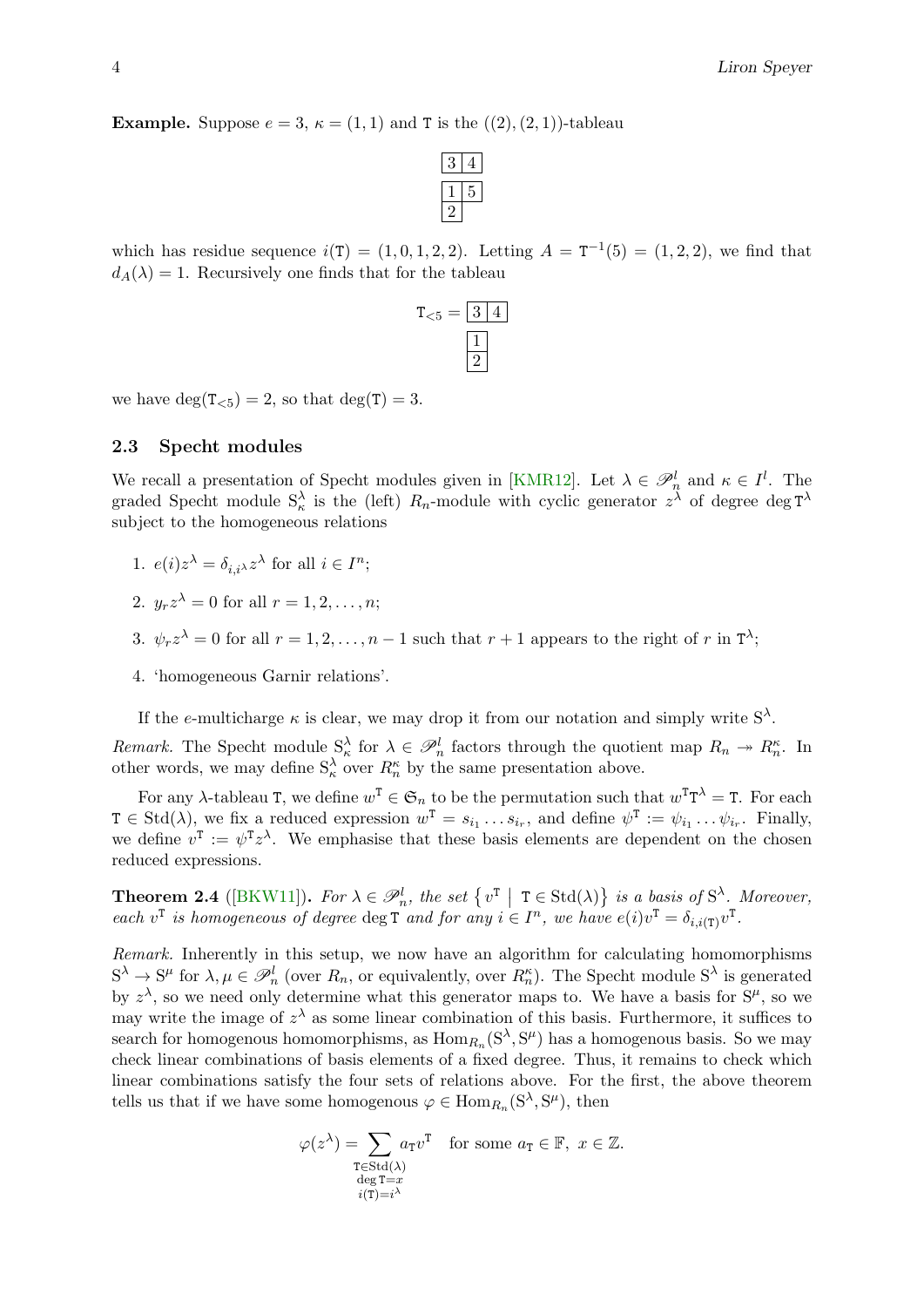<span id="page-4-1"></span>However, in practice, this quickly becomes a large computation; we may have many basis vectors in the same degree, and need to compute actions of many elements of  $R_n$  on each, and then perform some linear algebra to determine linear combinations which satisfy all necessary relations. The next section seeks to enable quicker computation of homomorphisms as well as presenting a 'row removal' result for calculating  $\text{Hom}_{R_n}(S^{\lambda}, S^{\mu})$  up to graded vector space isomorphism.

<span id="page-4-0"></span>**Example 2.5.** Let  $\lambda = (3^5, 1), \mu = (4^3, 2, 1^2)$  and  $e = 3$ . Then  $\{T \in \text{Std}(\mu) \mid i(T) = i^{\lambda}\}\$ 



We have  $|\{T \in \text{Std}(\mu) \mid i(T) = i^{\lambda}\}| = 32$ . Even if we break this up according to the degrees of the 32 tableaux which may index basis elements in the image of  $z^{\lambda}$ , we have 10 tableaux of degree 0 and 10 of degree 2. Thus the necessary computation is quite difficult!

### 3 Row removal for homomorphisms

In this section, we discuss our reduction results, which generalise analogous ungraded results for the symmetric group [\[FL03\]](#page-9-3) and the Hecke algebra [\[LM05\]](#page-9-4).

### 3.1 Dominated tableaux and dominated homomorphisms

**Definition 3.1.** We say that a standard  $\mu$ -tableau T is  $\lambda$ -dominated if each entry of T is at least as *high* as it appears in  $T^{\lambda}$ . We denote the set of all  $\lambda$ -dominated  $\mu$ -tableaux by  $Std(\mu)^{\lambda}$ .

### Example.

- 1. If  $\lambda \triangleright \mu$  then  $Std(\mu)^{\lambda}$  is empty.
- 2. Std $(\lambda)^{\lambda} = {\{\mathbf{T}^{\lambda}\}}.$
- 3. If  $\lambda = (3, 2)$  and  $\mu = (4, 1)$ , then  $\text{Std}(\mu)^{\lambda} =$  $\sqrt{ }$  $\left\vert \right\vert$  $\mathcal{L}$  $1 \mid 2 \mid 3 \mid 4$   $, 1 2 3 5$   $\mathcal{L}$  $\vert$  (  $\int$

**Definition 3.2.** We define  $\text{DHom}_{R_n}(S^{\lambda}, S^{\mu})$  to be the space of homomorphisms  $\varphi : S^{\lambda} \to S^{\mu}$ for which  $\varphi(z^{\lambda}) \subseteq \langle v^{\text{T}} | \mathbf{T} \in \text{Std}(\mu)^{\lambda} \rangle_{\mathbb{F}}$ . We call such maps dominated homomorphisms.

.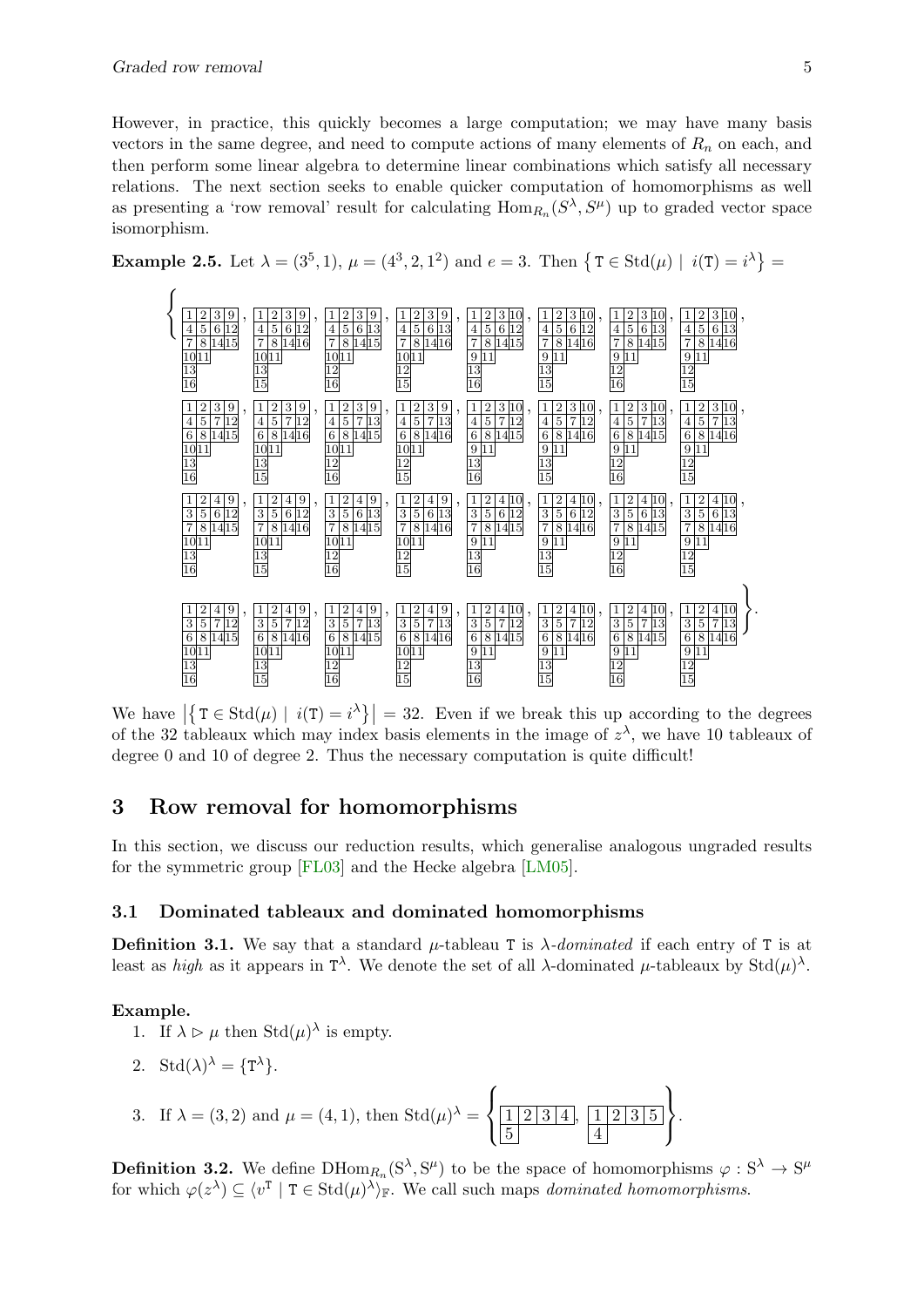<span id="page-5-1"></span>**Proposition 3.3** ([\[FS16\]](#page-9-5)).  $\langle v^T | T \in \text{Std}(\mu)^{\lambda} \rangle_F$  is well-defined (i.e. does not depend on our choice of preferred expression for each  $v^T$ ), and therefore so is  $\text{DHom}_{R_n}(S^{\lambda}, S^{\mu})$ .

**Proposition 3.4** ([\[FS16\]](#page-9-5)). DHom<sub>R<sub>n</sub></sub> $(S^{\lambda}, S^{\mu})$  is a graded subspace of Hom<sub>R<sub>n</sub></sub> $(S^{\lambda}, S^{\mu})$ . That is,  $\text{DHom}_{R_n}(S^{\lambda},S^{\mu})$  is spanned by homogeneous homomorphisms.

<span id="page-5-0"></span>**Theorem 3.5** ([\[FS16\]](#page-9-5)). Suppose  $e \neq 2$  and  $\kappa_i \neq \kappa_j$  whenever  $i \neq j$ . Then  $\text{DHom}_{R_n}(S^{\lambda}, S^{\mu}) =$  $\mathrm{Hom}_{R_n}(\mathrm{S}^\lambda,\mathrm{S}^\mu).$ 

Remark. When  $e = 2$ , this is certainly not true in general. An easy counter example arises with the trivial and sign representations being isomorphic: If  $\lambda = (2)$  and  $\mu = (1^2)$ , there is a homomorphism  $z^{\lambda} \mapsto z^{\mu}$ , but  $T^{\mu}$  is clearly not  $\lambda$ -dominated.

Similarly, if  $\kappa = (0, 0)$ , the Specht modules indexed by  $(1, \varnothing)$  and  $(\varnothing, 1)$  are isomorphic for any e.

Example. Continuing with Example [2.5,](#page-4-0) we see that

$$
\left\{ T \in \text{Std}(\mu)^{\lambda} \middle| i(T) = i^{\lambda} \right\} = \left\{ \frac{\frac{1 \cdot 2 \cdot 3 \cdot 9}{4 \cdot 5 \cdot 6 \cdot 12}}{\frac{7 \cdot 8 \cdot 14 \cdot 15}{10 \cdot 11}} \right\}
$$

The computation is now much more reasonable, and one can check that there is indeed a degree 1 homomorphism  $S^{\lambda} \to S^{\mu}$  mapping  $z^{\lambda}$  to  $v^{T}$ , where T is the above tableau.

**Corollary 3.6.** If  $e \neq 2$ , then  $\text{Hom}_{R_n}(S^{\lambda}, S^{\mu}) \neq 0 \Rightarrow \lambda \leq \mu$ . Also, for any  $\lambda \in \mathcal{P}_n^l$ ,<br>Here  $(S^{\lambda}, S^{\lambda})$  is an adimensional and so  $S^{\lambda}$  is indecomposable.  $\operatorname{Hom}_{R_n}(\mathrm{S}^\lambda, \mathrm{S}^\lambda)$  is one-dimensional and so  $\mathrm{S}^\lambda$  is indecomposable.

In general, we have seen that Theorem [3.5](#page-5-0) does not always hold when  $e = 2$  or  $\kappa_i = \kappa_j$  for some  $i \neq j$ . However, we make the following conjecture for cases when we expect the result to remain true.

**Conjecture 3.7.** If  $\lambda$  is a Kleshchev multipartition, then  $\text{DHom}_{R_n}(S^{\lambda}, S^{\mu}) = \text{Hom}_{R_n}(S^{\lambda}, S^{\mu})$ .

### 3.2 Row removal

We now restrict our attention to working with dominated homomorphisms and note that there are often no other homomorphisms between Specht modules, by Theorem [3.5.](#page-5-0)

**Definition 3.8.** Suppose  $\lambda$  is a partition of n. For any  $r \ge 0$ , we define  $\lambda_T = \lambda_T(r)$  $(\lambda_1, \lambda_2, \ldots, \lambda_r)$  and  $\lambda_B = \lambda_B(r) = (\lambda_{r+1}, \ldots)$ , the top and bottom pieces of  $\lambda$  with respect to r. More generally, let  $\lambda \in \mathscr{P}_n^l$ . For any  $r \geq 0$  and  $1 \leq m \leq l$  we define

$$
\lambda_{\mathrm{T}} = \lambda_{\mathrm{T}}(r, m) = (\lambda^{(1)}, \lambda^{(2)}, \dots, \lambda^{(m-1)}, \lambda_{\mathrm{T}}^{(m)}(r))
$$
 and  $\lambda_{\mathrm{B}} = \lambda_{\mathrm{B}}(r, m) = (\lambda_{\mathrm{B}}^{(m)}, \lambda^{(m+1)}, \dots).$ 

We write  $n_T := |\lambda_T|$  and  $n_B := |\lambda_B|$ .

Now, let  $\lambda, \mu \in \mathscr{P}_n^l$ , and suppose that for some  $r \geq 0$  and  $1 \leq m \leq l$ , we have  $|\lambda_T|$  =  $|\lambda_{\rm T}(r,m)| = |\mu_{\rm T}| = |\mu_{\rm T}(r,m)| =: n_{\rm T}$  and  $|\lambda_{\rm B}| = |\lambda_{\rm B}(r,m)| = |\mu_{\rm B}| = |\mu_{\rm B}(r,m)| =: n_{\rm B}$ . Then we say that the pair  $(\lambda, \mu)$  admits a horizontal cut at  $(r, m)$ .

**Theorem 3.9** (First row removal). Suppose  $\lambda, \mu \in \mathcal{P}_n^l$ ,  $\kappa \in I^l$  and  $\lambda^{(1)} = \cdots = \lambda^{(m-1)} = \mu^{(1)} =$  $\cdots = \mu^{(m-1)} = \varnothing$  and  $\lambda_1^{(m)} = \mu_1^{(m)} = k$  for some  $1 \leqslant m \leqslant l$  and some k. Let  $\lambda_B = \lambda_B(1,m)$ ,  $\mu_{\rm B} = \mu_{\rm B}(1,m)$  and  $\kappa_{\rm B} = (\kappa_m - 1, \kappa_{m+1}, \ldots, \kappa_l)$ . Then  ${\rm DHom}_{R_n}(S_\kappa^{\lambda}, S_\kappa^{\mu}) \cong {\rm DHom}_{R_{n-k}}(S_{\kappa_{\rm B}}^{\lambda_{\rm B}}, S_{\kappa_{\rm B}}^{\mu_{\rm B}})$ as graded vector spaces.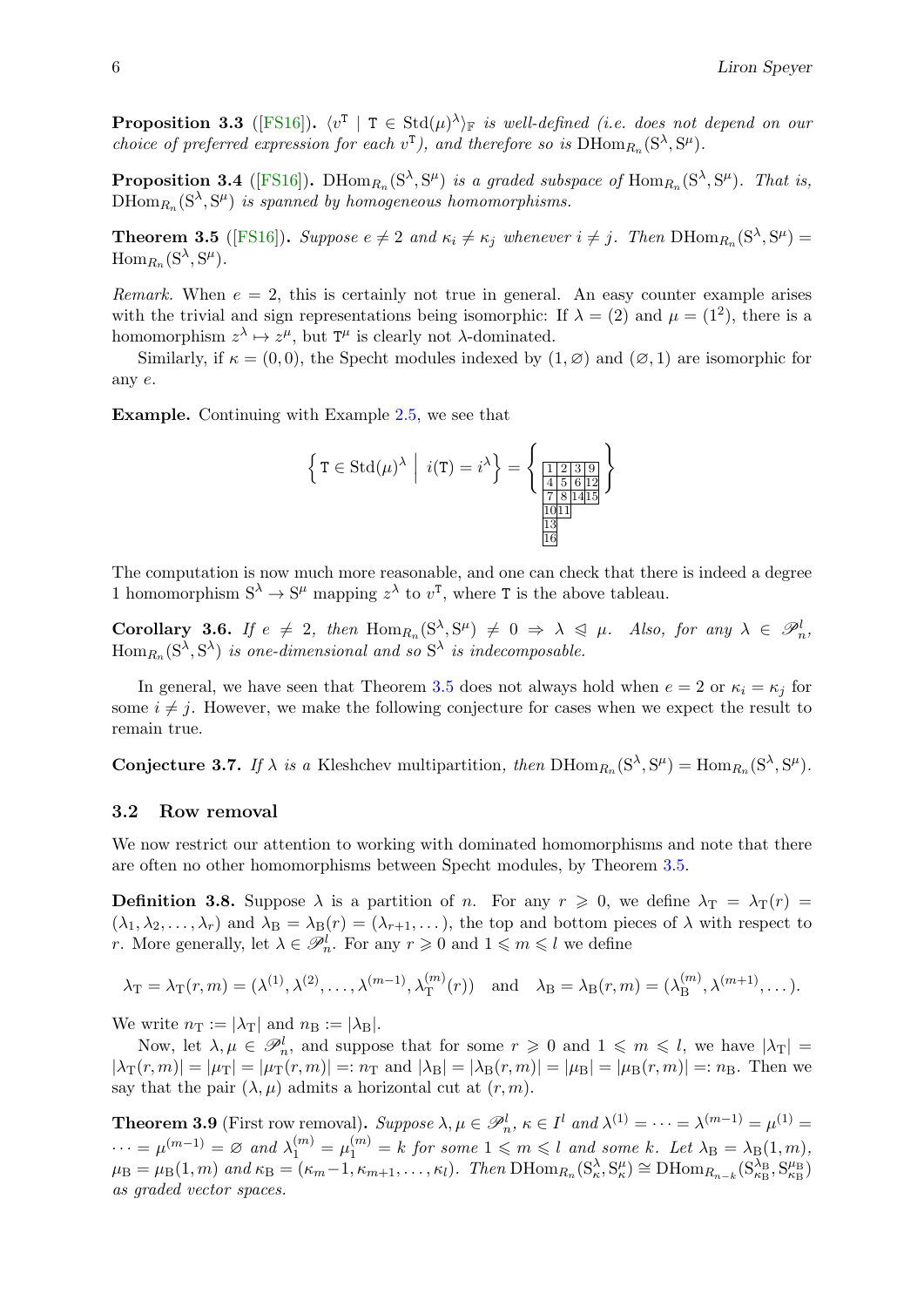Some tricks involving taking duals and twisting by a 'sign automorphism' yield that the above row removal result is equivalent to a certain column removal result. These in turn allow us to obtain a 'final row removal' result analogous to the above first row removal. These are all used in conjunction in order to prove the following generalisation.

<span id="page-6-0"></span>**Theorem 3.10.** Let  $\lambda, \mu \in \mathcal{P}_n^l$ , and suppose that for some  $r \geq 0$  and  $1 \leq m \leq l$ , the pair  $(\lambda, \mu)$ admits a horizontal cut at  $(r, m)$ . Define  $\kappa_T = (\kappa_1, \ldots, \kappa_m)$  and  $\kappa_B = (\kappa_m - r, \kappa_{m+1}, \ldots, \kappa_l)$ . Then, as graded vector spaces, we have

$$
\mathrm{D}\mathrm{Hom}_{R_n}({\mathrm S}^\lambda_\kappa,{\mathrm S}^\mu_\kappa)\cong\mathrm{D}\mathrm{Hom}_{R_{n_{\mathrm T}}}( {\mathrm S}^{\lambda_{\mathrm T}}_{\kappa_{\mathrm T}},{\mathrm S}^{\mu_{\mathrm T}}_{\kappa_{\mathrm T}})\otimes\mathrm{D}\mathrm{Hom}_{R_{n_{\mathrm B}}}( {\mathrm S}^{\lambda_{\mathrm B}}_{\kappa_{\mathrm B}},{\mathrm S}^{\mu_{\mathrm B}}_{\kappa_{\mathrm B}}).
$$

Once again, there is also an equivalent column removal result. As we will refer to vertical cuts later, we now define them.

**Definition 3.11.** Let  $\lambda$  be a partition of n. For any  $c \ge 0$ , we define  $\lambda_L = \lambda_L(c)$  to be the partition consisting of all nodes in the first c columns of  $\lambda$ , and  $\lambda_R = \lambda_R(c)$  to be the partition consisting of all nodes after the first c columns of  $\lambda$ . Now suppose  $\lambda \in \mathscr{P}_n^l$ . For any  $c \geq 0$  and  $1 \leqslant m \leqslant l$  we define

$$
\lambda_{\mathcal{L}} = \lambda_{\mathcal{L}}(c, m) = (\lambda^{(1)}, \dots, \lambda^{(m-1)}, \lambda^{(m)}_{\mathcal{L}}(c)) \text{ and } \lambda_{\mathcal{R}} = \lambda_{\mathcal{R}}(c, m) = (\lambda^{(m)}_{\mathcal{R}}(c), \lambda^{(m+1)}, \dots, \lambda^{(l)})
$$

Let  $\lambda, \mu \in \mathscr{P}_n^l$  and suppose that for some  $c \geq 1$  and  $1 \leqslant m \leqslant l$ , we have  $|\lambda_{\text{L}}| = |\lambda_{\text{L}}(c, m)| =$  $|\mu_{\rm L}| = |\mu_{\rm L}(c,m)| =: n_{\rm L}$  and  $|\lambda_{\rm R}| = |\lambda_{\rm R}(c,m)| = |\mu_{\rm R}| = |\mu_{\rm R}(c,m)| =: n_{\rm R}$ . Then we say that the pair  $(\lambda, \mu)$  admits a vertical cut at  $(c, m)$ .

**Example.** Let  $e = 3$ ,  $\kappa = (0, 1, 2)$ ,  $\lambda = ((6, 4, 3^2, 1^3), (5, 4, 2, 1^4), (9^2, 6, 2^2))$  and  $\mu =$  $((10, 4, 3^2, 2^2), (2^5), (13, 9, 6))$ . Then  $(\lambda, \mu)$  admits a horizontal cut at  $(3, 2)$ , and this cut results in

$$
\lambda_{\text{T}} = ((6, 4, 3^2, 1^3), (5, 4, 2)),
$$
\n $\lambda_{\text{B}} = (1^4), (9, 9, 6, 2, 2)),$ \n $\mu_{\text{T}} = ((10, 4, 3^2, 2^2), (2^3)),$ \n $\mu_{\text{B}} = ((2^2), (13, 9, 6)).$ 

We may perform a further horizontal cut between the final two components, in order to reduce the difficult computation of a large level 2 homomorphism space to two level 1 spaces.

Now suppose that char  $\mathbb{F} = 0$ . We may calculate (by computer) that

$$
\dim \text{Hom}_{R_{n_{\text{T}}}}(\mathbf{S}_{\kappa_{\text{T}}}^{\lambda_{\text{T}}}, \mathbf{S}_{\kappa_{\text{T}}}^{\mu_{\text{T}}}) = v^7 \quad \text{and} \quad \dim \text{Hom}_{R_{n_{\text{B}}}}(\mathbf{S}_{\kappa_{\text{B}}}^{\lambda_{\text{B}}}, \mathbf{S}_{\kappa_{\text{B}}}^{\mu_{\text{B}}}) = v \times 2v^5 = 2v^6.
$$

Thus, we retrieve that dim  $\text{Hom}_{R_n}(S_\kappa^{\lambda}, S_\kappa^{\mu}) = 2v^{13}$ .

# 4 Webster's diagrammatic Cherednik algebra

Now, we move on to analogous reduction results for graded decomposition numbers. First we recall a few basic notions.

Recall that for  $\kappa \in I^l$ , the Specht modules for  $R_n^{\kappa}$  are indexed by the set  $\mathscr{P}_n^l$  of *l*-multipartitions of *n*. The simple modules are indexed by the subset of  $\mathcal{P}_n^l$  consisting of so called Kleshchev multipartitions, which we do not define here. If  $\mu$  is a Kleshchev multipartition, the simple module  $D^{\mu}$  is defined to be the head of  $S^{\mu}$ .

Now suppose A is a graded algebra, and M is a graded (left) A-module. Then  $M\langle k \rangle$  is the graded module obtained by 'shifting the grading up by k', i.e.  $M\langle k\rangle_d = M_{d-k}$ . If a graded module M contains a graded simple module  $L$  as a composition factor with multiplicity  $c$ , we write  $[M: L] = c$ .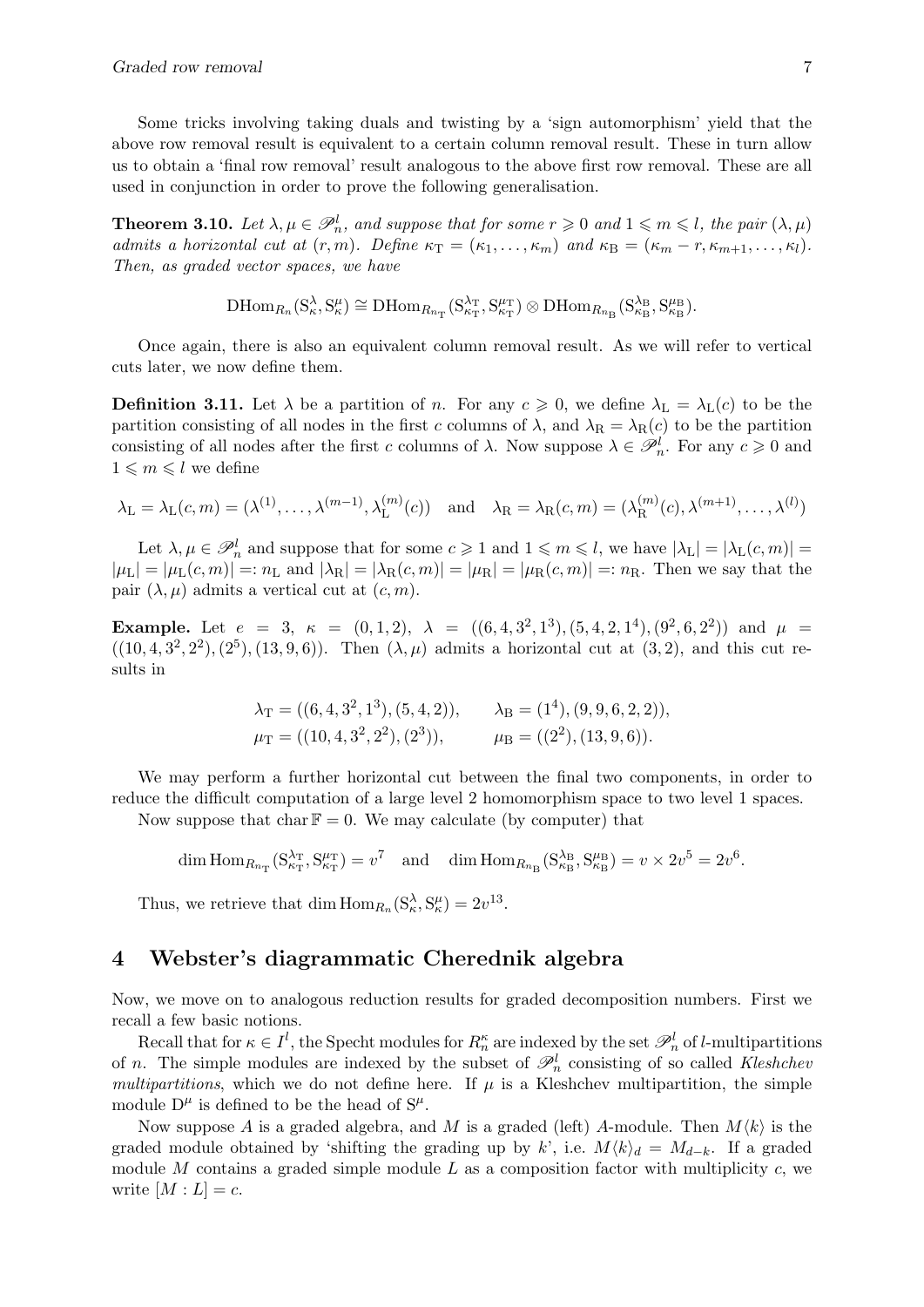<span id="page-7-0"></span>In particular, in our situation we define the graded decomposition number  $d_{\lambda\mu}$  to be

$$
d_{\lambda\mu} = \sum_{k \in \mathbb{Z}} [S^{\lambda} : D^{\mu} \langle k \rangle] v^{k}.
$$

In order to obtain row removal results for these graded decomposition numbers, we must leave the world of KLR algebras and instead work with their quasi-hereditary covers, which we shall now introduce.

The diagrammatic Cherednik algebras  $A(n, \theta, \kappa)$  introduced by Webster [\[Web12,](#page-9-6) [Web13\]](#page-9-7) are a family of diagram algebras which are graded quasi-hereditary covers of  $R_n^{\kappa}$ , indexed by an extra parameter  $\theta \in \mathbb{R}^l$ , which we call the *weighting*. The weighting controls much of the tableau combinatorics of the algebra, and different choices of  $\theta$  correspond to different labellings  $\Theta \subset \mathscr{P}_n^l$  of simple modules of  $R_n^{\kappa}$ .

**Definition 4.1.** Let  $\theta = (\theta_1, \theta_2, \dots, \theta_l) \in \mathbb{R}^l$ . We call  $\theta$  well-separated if  $\theta_i - \theta_j > n$  for all  $i > j$ .

In the case that  $\theta$  is a well-separated weighting, we retrieve the labelling of simple modules we have so far discussed (Kleshchev multipartitions). There are other nice weightings which we may consider, and most of the sequel was originally done for arbitrary weightings. For this talk, we focus on the well-separated case and adapt the combinatorics accordingly.

Let  $\lambda, \mu \in \mathscr{P}_n^l$ . We have a notion of *semistandard tableaux* of shape  $\lambda$  and weight  $\mu$ , which has a technical definition, which we do not recall here, but is analogous to the classical notion.

We denote the set of semistandard tableaux of shape  $\lambda$  and weight  $\mu$  by SStd( $\lambda, \mu$ ).

**Theorem 4.2** ([\[Web13\]](#page-9-7)). The diagrammatic Cherednik algebra  $A(n, \theta, \kappa)$  is a graded cellular algebra with respect to the  $\theta$ -dominance order and a basis indexed by  $SStd(\lambda, \mu)$  as  $\lambda$  and  $\mu$ range over  $\mathscr{P}_n^l$ .

In particular we have graded standard modules  $\Delta(\lambda) = \langle C_T | T \in SStd(\lambda, -)\rangle_{\mathbb{F}}$  with graded simple heads  $L(\lambda)$  forming a complete set of graded simple modules, up to grading shift.

Over C, the module category of  $A(n, \theta, \kappa)$  is equivalent to category O for the rational cyclotomic Cherednik algebra. If  $\theta$  is well-separated, then  $A(n, \theta, \kappa)$  is Morita equivalent to the q-Schur algebra of Dipper–James–Mathas over arbitrary fields.

### 5 'Row removal' for graded decomposition numbers

With our new conventions in hand, we now seek analogous results to Theorem [3.10](#page-6-0) for the graded decomposition numbers  $d_{\lambda\mu}$  for  $A(n, \theta, \kappa)$  with  $\theta$  well-separated. This result will also apply to the cyclotomic KLR algebra  $R_n^{\kappa}$ , and our choice of a well-separated weighting will ensure that the decomposition numbers are compatible with our Specht modules.

**Definition 5.1.** Let  $\theta \in \mathbb{R}^l$  be a well-separated weighting,  $\lambda, \mu \in \mathscr{P}_n^l$  and suppose there exist some  $(r, c, m)$  such that the pair  $(\lambda, \mu)$  admits a horizontal cut at  $(r, m)$  and a vertical cut at  $(c, m)$ . Then we say that the pair  $(\lambda, \mu)$  admits a  $\theta$ -diagonal cut at  $(r, c, m)$ .

**Example.** Let  $e = 3$ ,  $\theta = (0)$  and  $(\lambda, \mu) = ((5, 4, 3, 2, 1), (4^3, 1^3))$ . This pair admits a  $\theta$ -diagonal cut at (3, 3).

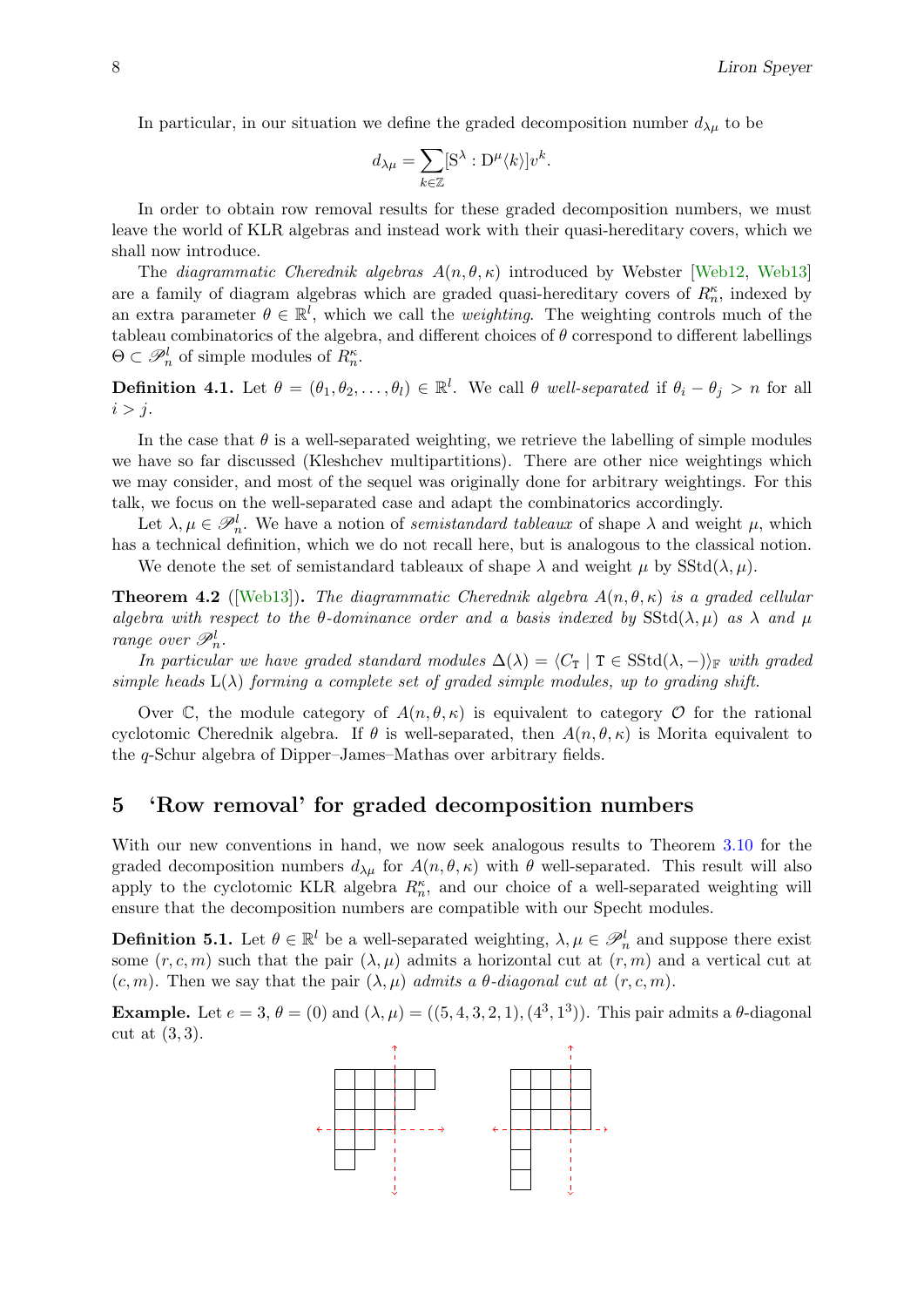<span id="page-8-0"></span>**Definition 5.2.** Let  $\lambda \in \mathcal{P}_n^l$ . We define the top of  $\lambda$  (with respect to a  $\theta$ -diagonal cut at  $(r, c, m)$  to be the *l*-multipartition  $\lambda_T = (\lambda_T(r, m), \emptyset, \ldots, \emptyset)$ , and the bottom of  $\lambda$  to be the *l*-multipartition  $\lambda_B = (\emptyset, \ldots, \emptyset, (c^r, \lambda_B^{(m)}(r)), \lambda^{(m+1)}, \ldots, \lambda^{(l)})$ . We define  $n_T := |\lambda_T|$  and  $n_{\rm B} := |\lambda_{\rm B}|.$ 

**Theorem 5.3** ([\[BS16\]](#page-9-8)). Let  $(\lambda, \mu)$  be a pair of l-multipartitions of n such that  $\lambda \geq_{\theta} \mu$ . If  $(\lambda, \mu)$ admits a  $\theta$ -diagonal cut at  $(r, c, m)$ , then

$$
d_{\lambda\mu}=d_{\lambda_{\rm T}\mu_{\rm T}}\times d_{\lambda_{\rm B}\mu_{\rm B}},
$$

where  $d_{\lambda_{\text{T}}\mu_{\text{T}}}$  and  $d_{\lambda_{\text{B}}\mu_{\text{B}}}$  are the corresponding graded decomposition numbers in the algebras  $A(n_{\rm T}, \theta, \kappa)$  and  $A(n_{\rm B}, \theta, \kappa)$  respectively.

Note that in the above result, the bottom piece of  $\lambda$  differs slightly from that in Theorem [3.10.](#page-6-0) Remark. In [\[BS16\]](#page-9-8), this result is given in more generality, for any weighting  $\theta$ . If  $\theta$  is not wellseparated, then the result is phrased in terms of different combinatorics, where we must take a Russian convention for drawing Young diagrams, and make a diagonal cut which may intersect more than one component. Our notion of 'top' and 'bottom' pieces of the multipartitions must be adapted accordingly.

**Example.** Let  $e = 3$ ,  $\theta = (0)$ , and  $(\lambda, \mu) = ((5, 4, 3, 2, 1), (4^3, 1^3))$ . We have that

$$
d_{(5,4,3,2,1)(4^3,1^3)} = d_{(5,4,3)(4^3)}d_{(3^3,2,1)(3^3,1^3)} = v \times v = v^2.
$$

regardless of the characteristic of the underlying field F.

**Example.** Let  $e = 3$ ,  $\kappa = (0, 1)$  and  $\theta = (0, 60)$  a well-separated weighting. The bipartitions  $\lambda = ((5^2, 4^2, 3, 2, 1), (9, 6, 4^2, 3, 2^3, 1))$  and  $\mu = ((5, 4^2, 3^3), (9, 6, 5, 4^2, 2^2, 1^3))$  of 57 admit a  $\theta$ diagonal cut at (5, 3, 2).



This cut results in

 $\lambda_{\rm T} = ((5^2, 4^2, 3, 2, 1), (9, 6, 4^2, 3)), \lambda_{\rm B} = (\emptyset, (3^5, 2^3, 1)),$  $\mu_{\rm T} = ((5, 4^2, 3^3), (9, 6, 5, 4^2)),$   $\mu_{\rm B} = (\emptyset, (3^5, 2^2, 1^3)).$ 

This reduction yields multipartitions amenable to the techniques of [\[BS\]](#page-9-9) (whereas  $\lambda$  and  $\mu$  are not). The left-hand pieces should be compared with [\[BS,](#page-9-9) Example 2.6], which yields  $d_{\lambda_{\text{min}}}$  =  $v^{11} + 2v^9 + 2v^7 + v^5$ . We may also apply [\[BS,](#page-9-9) Theorem 4.30] to calculate that  $d_{\lambda_B\mu_B} = v$ . Thus, we have  $d_{\lambda\mu} = v^{12} + 2v^{10} + 2v^8 + v^6$ .